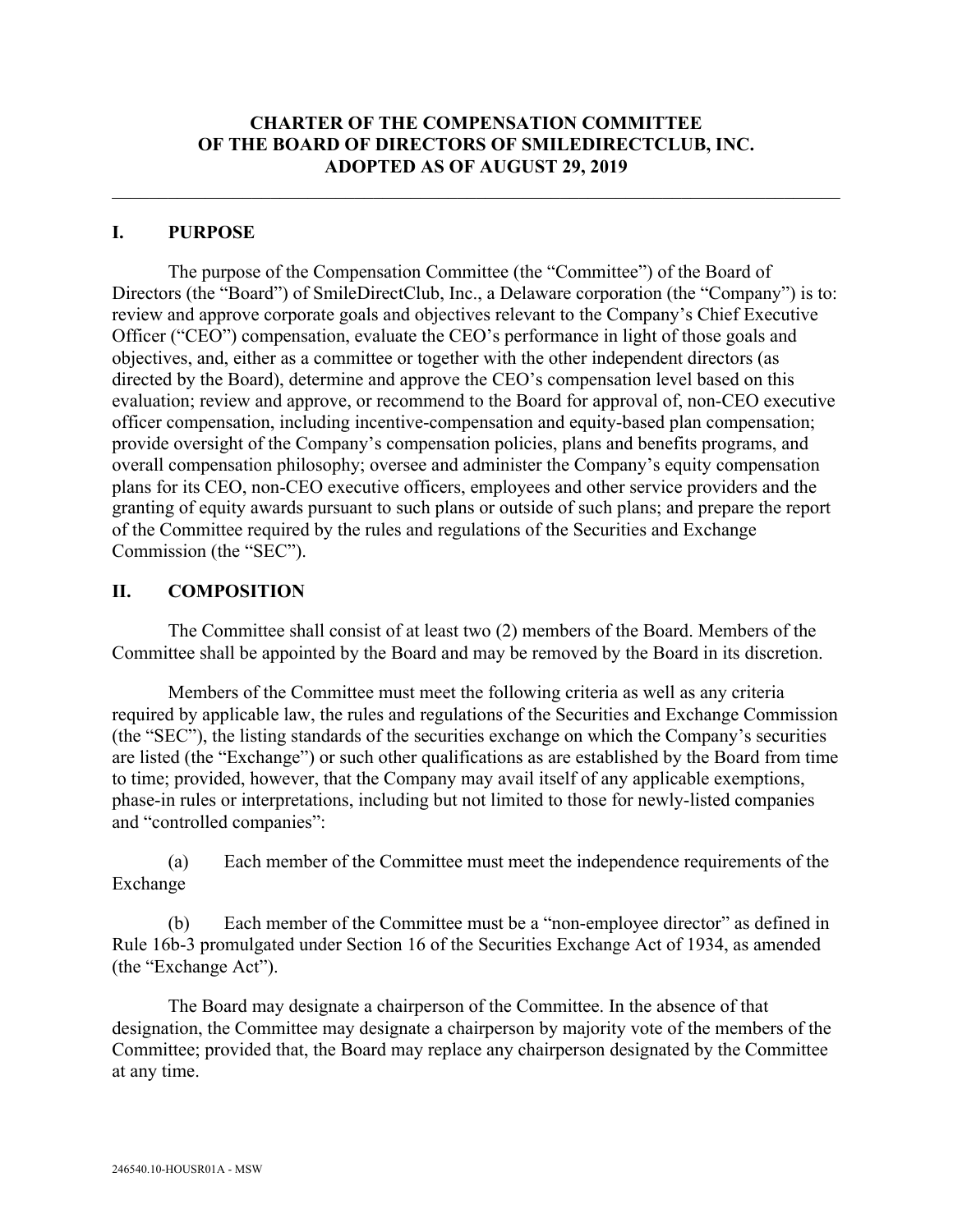The Committee may form subcommittees for any purpose that the Committee deems appropriate and may delegate to such subcommittees such power and authority as the Committee deems appropriate. If designated, each such subcommittee will establish its own schedule and maintain written minutes of its meetings and actions by written consent, which minutes and actions will be filed with the minutes of the meetings of the Board. The Committee shall not delegate to a subcommittee any power or authority required by law, regulation or listing standard to be exercised by the Committee as a whole.

Members of the Committee shall receive such fees or other compensation, if any, for their service as Committee members as may be determined by the Board in its sole discretion.

## **III. DUTIES AND RESPONSIBILITIES**

The Committee shall seek to ensure that the Company structures its compensation plans, policies and programs in a manner designed to attract and retain the best available personnel for positions of substantial responsibility with the Company, to provide incentives for such persons to perform to the best of their abilities for the Company, to maintain appropriate levels of risk and reward, and to promote the success of the Company's business. In reviewing and approving the Company's annual and long-term incentive compensation plans for executive officers and other senior executives, including equity incentive plans, the Committee shall consider the results, if any, of the most recent stockholder advisory vote on executive compensation required by Section 14A of the Exchange Act.

While the members of the Committee have the duties and responsibilities set forth in this Charter, nothing contained in this Charter is intended to create, or should be construed as creating, any responsibility or liability of members of the Committee, except to the extent otherwise provided under applicable federal or state law.

The following are the principal recurring responsibilities and duties of the Committee. The Committee may perform such other functions as are consistent with its purpose and applicable law, rules and regulations and as the Board may request.

#### *1. Set Compensation for Executive Officers*

The Committee shall:

(a) review and approve at least annually the corporate goals and objectives applicable to the compensation of the CEO, evaluate at least annually the CEO's performance in light thereof, and consider factors related to the performance of the Company in approving the compensation level of the CEO;

(b) review and approve annually the CEO's (i) base salary, (ii) incentive bonus, including the specific goals and amount, (iii) equity compensation, (iv) any employment agreement, severance arrangement or change of control protections and (v) other benefits, compensation or similar arrangements, if any (including, without limitation, perquisites and any other form of compensation). In consultation with the CEO, review at least annually and approve or recommend to the Board for approval items (i) through (v) for  $(1)$  the other individuals who are "officers" of the Company under Rule 16a-1(f) promulgated under the Exchange Act (the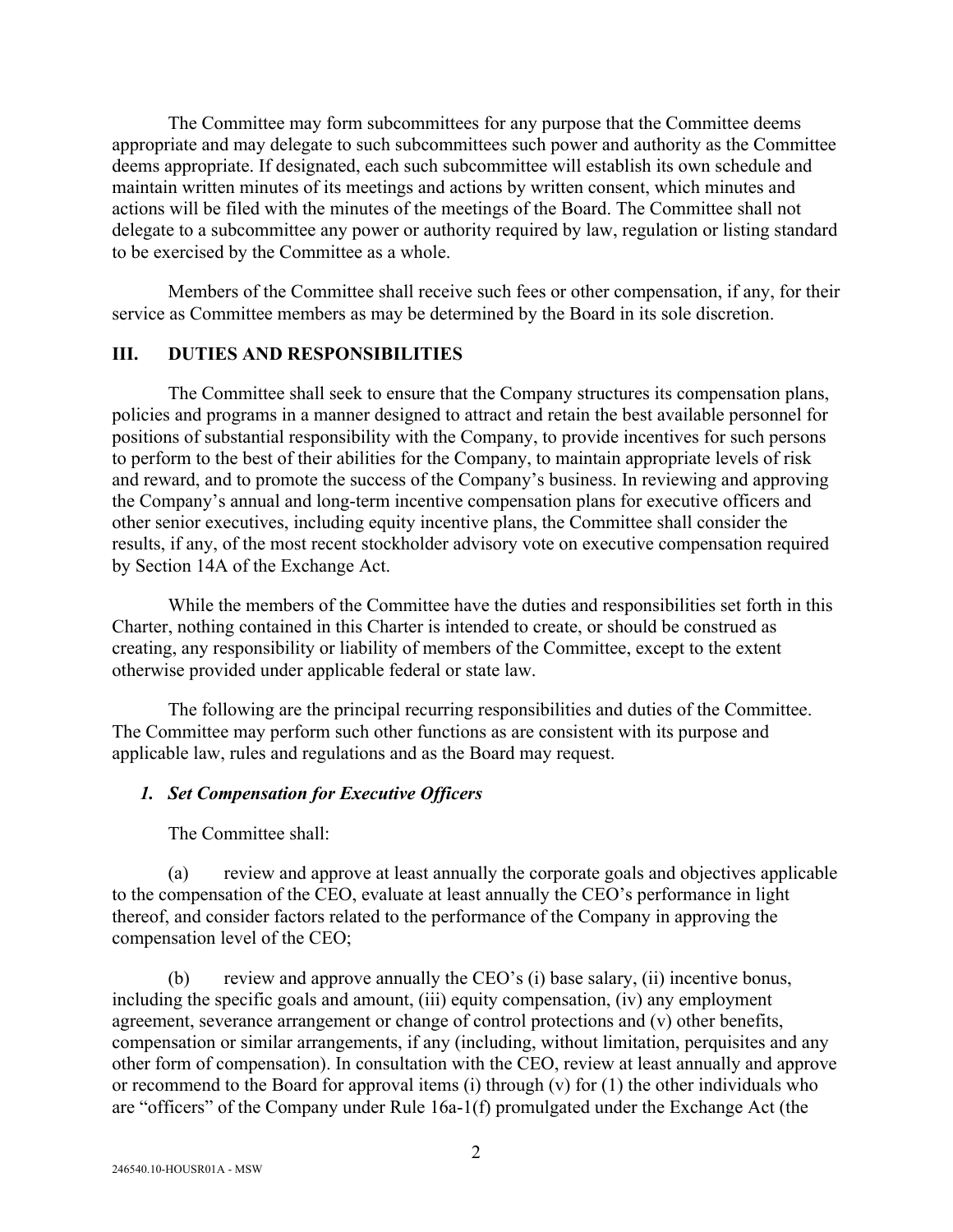"Executive Officers") and (2) for such other employees of the Company as the Committee may determine; and

(c) review and approve any compensatory contracts or similar transactions or arrangements with current or former Executive Officers, including consulting arrangements, employment contracts, severance or termination arrangements, which will include any benefits to be provided in connection with a change of control of the Company. In this regard, the Committee will have the power and authority to adopt, amend and terminate such contracts, transactions or arrangements.

## *2. Oversee Compensation Plans and Programs*

The Committee shall, in consultation with the Company's Chairman and Chief Executive Officer:

(a) review and make recommendations to the Board regarding, annual and long-term incentive compensation plans for service providers of the Company, including Executive Officers and any other senior executives or service providers as the Committee deems appropriate, including by:

- (i) establishing performance objectives and certifying performance achievement;
- (ii) reviewing and approving all equity incentive plans and grant awards under such plans; and
- (iii) adopting, amending and terminating any such plans.

(b) subject to Board approval, administer the Company's equity incentive plans. In its administration of the plans, the Committee, in consultation with the Company's Chairman and Chief Executive Officer, may (i) grant stock options, restricted stock units, stock purchase rights or other equity-based or equity-linked awards to individuals eligible for such grants (including grants to individuals subject to Section 16 of the Exchange Act in compliance with Rule 16b 3 promulgated thereunder) in accordance with procedures and guidelines established by the Board and (ii) amend such stock options, restricted stock units, stock purchase rights or other equitybased or equity-linked awards, subject to Board approval. The Committee, in consultation with the Company's Chairman and Chief Executive Officer, may also adopt, amend and terminate such plans, including approving changes in the number of shares reserved for issuance thereunder subject to Board approval and subject to obtaining any required stockholder approval;

(c) review and make recommendations to the Board regarding, any of the Company's employee benefit plans that the Committee deems appropriate, including by adopting, amending and terminating such plans;

(d) oversee the Company's overall compensation philosophy, and any compensation plans and benefits programs that the Committee deems appropriate, and approve, or make recommendations to the Board for approval, with respect to improvements or changes to such plans or programs or the termination or adoption of plans or programs when appropriate;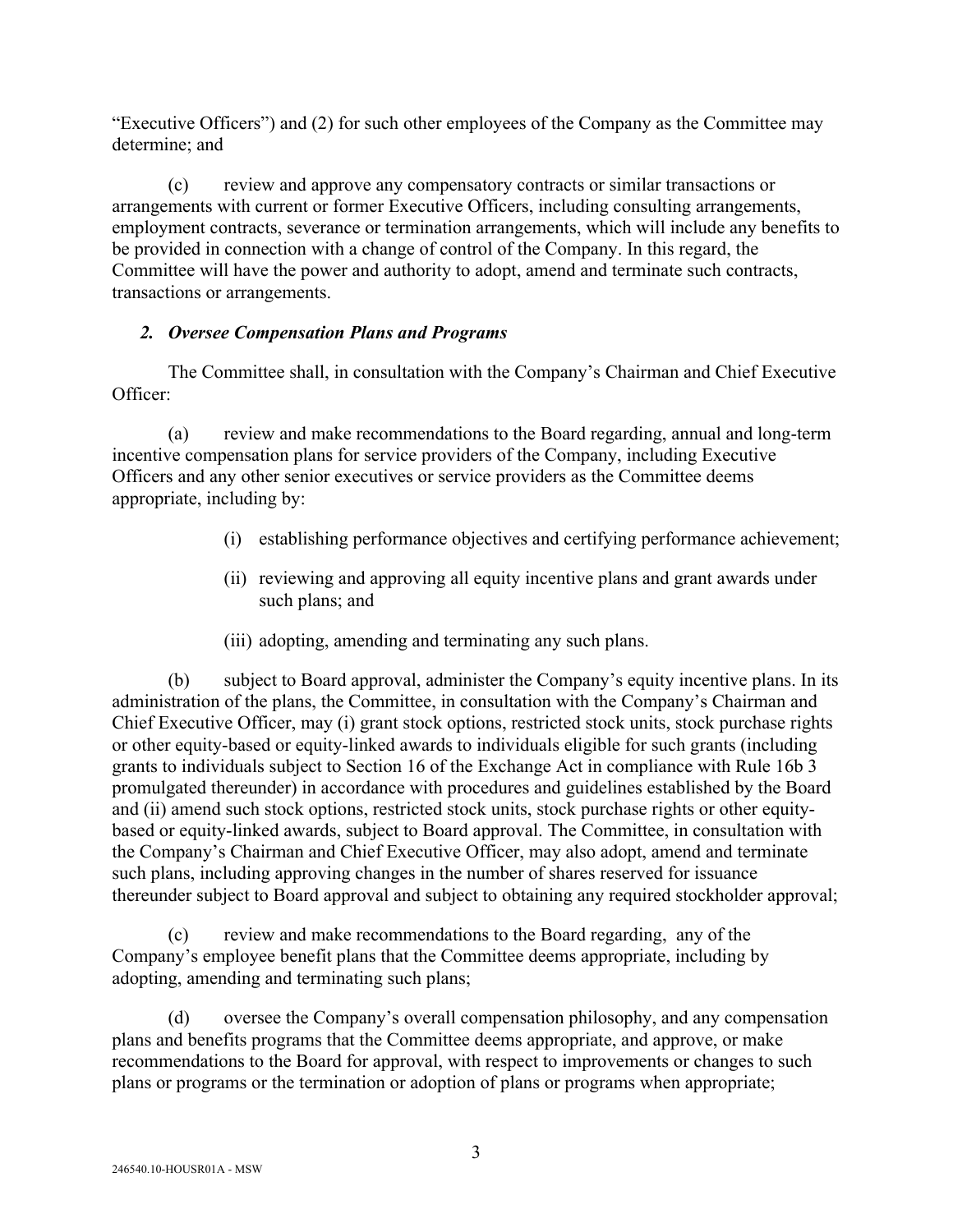- (e) in connection with executive compensation programs:
	- (i) review and approve, or recommend to the Board for approval, new executive compensation programs;
	- (ii) review on a periodic basis the operations of the Company's executive compensation programs to determine whether they are properly coordinated and achieving their intended purpose(s); and
	- (iii) establish, or recommend to the Board for establishment, and periodically review policies for the administration of executive compensation programs.

(f) periodically review executive compensation programs and total compensation levels, including the impact of tax and accounting rules changes;

(g) if applicable, review and recommend to the Board for approval the frequency with which the Company will conduct stockholder advisory votes on executive compensation (any such vote, a "Say-on-Pay Vote"), taking into account the results of the most recent stockholder advisory vote on frequency of Say-on-Pay Votes required by Section 14A of the Exchange Act, and review and approve the proposals regarding the Say on Pay Vote and the frequency of the Say on Pay Vote to be included in the Company's proxy statement;

(h) evaluate director compensation, including equity compensation, and make recommendations to the Board regarding director compensation;

(i) review and discuss annually with management the risks arising from the Company's compensation philosophy and practices applicable to all employees to determine whether they encourage excessive risk-taking and to evaluate compensation policies and practices that could mitigate such risks;

(j) oversee and recommend to the Board for approval, amendment or termination all stock ownership policies and/or practices applicable to members of the Board and/or Executive Officers, if and as the Committee determines to be necessary or appropriate; and

(k) oversee and recommend to the Board for approval, amendment or termination all clawback policies and/or practices if and as the Committee determines to be necessary or appropriate, or as required by law.

## *3. Compliance and Governance*

The Committee will:

(a) review and discuss with management the Company's Compensation Discussion and Analysis ("CD&A") and related disclosures required by the rules and regulations of the SEC, to the extent required of the Company. The Committee will also review and recommend the final CD&A to the Board for inclusion in the Company's annual report on Form 10-K or proxy statement, to the extent required of the Company;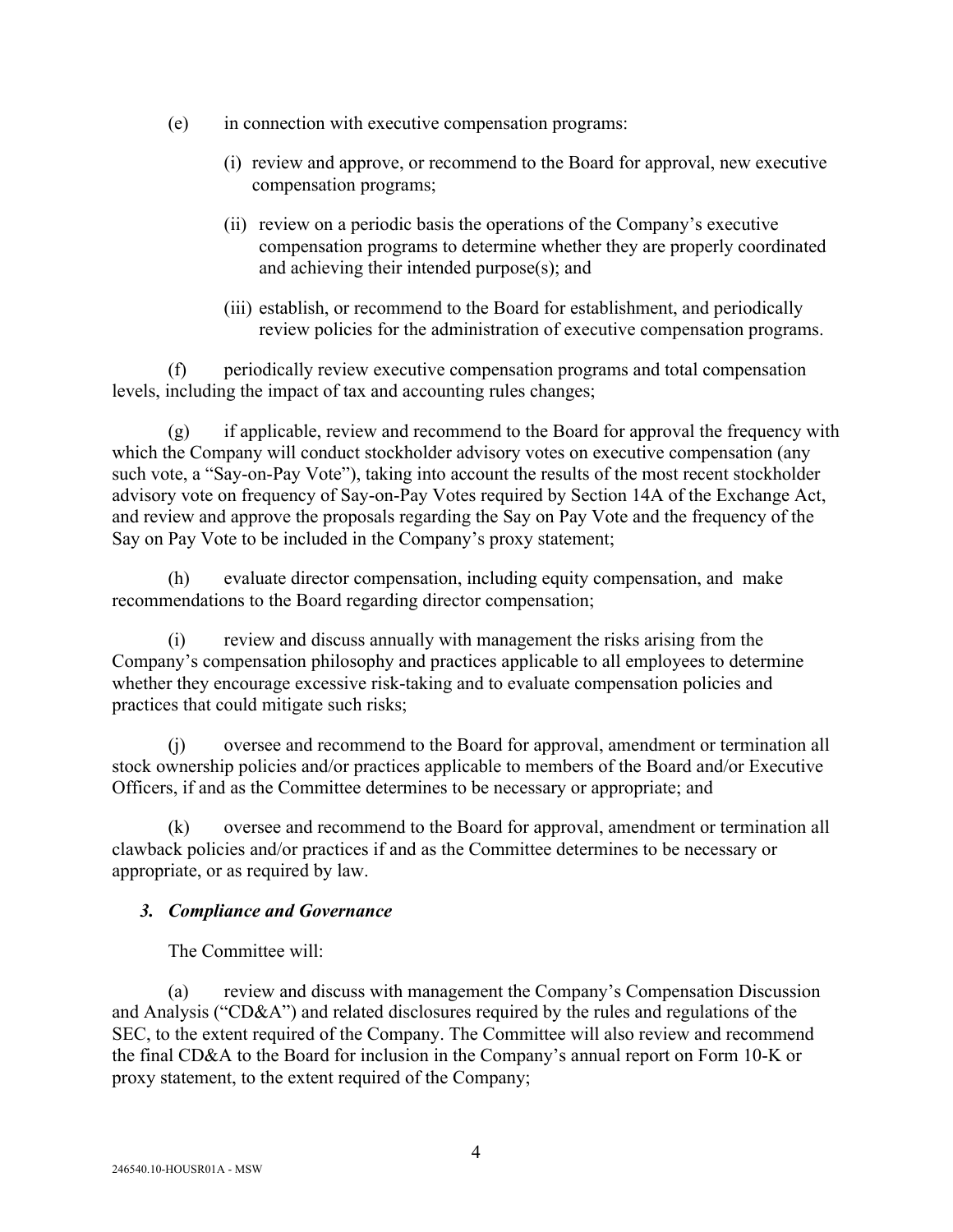(b) prepare a report of the Committee required by the rules and regulations of the SEC to be included with the Company's annual report on Form 10-K or proxy statement; and

(c) oversee the Company's submissions to stockholders on executive compensation matters, including advisory votes on executive compensation and the frequency of such votes, incentive and other executive compensation plans, and amendments to such plans (to the extent required under the listing standards of the Exchange) and, in conjunction with the Nominating and Corporate Governance Committee of the Board (or its designees), engagement with proxy advisory firms and other stockholder groups on executive compensation matters.

### *4. Committee Performance and Charter Review*

The Committee will review and reassess its performance and the adequacy of this Charter at least annually and shall submit any recommended changes to this Charter to the Board for approval.

## **IV. MEETINGS AND PROCEDURES**

The Committee will meet at least two (2) times each year (with additional meetings as it deems necessary or appropriate) at such times and places as the Committee determines. The chairperson of the Committee shall preside at each meeting. The chairperson will approve the agenda for the Committee's meetings, and any member may suggest items for consideration. If a chairperson is not designated or present, an acting chair may be designated by the Committee members present.

A majority of the members of the Committee present in person or by means of a conference telephone or other communications equipment by means of which all persons participating in the meeting can hear each other shall constitute a quorum. The Committee may act by written consent (which may include electronic consent) in lieu of a meeting in accordance with the Company's bylaws.

The Committee shall maintain written minutes of its proceedings and actions by written consent, which minutes and actions by written consent will be filed with the minutes of the meetings of the Board

The Committee may invite to its meetings any director, officer or employee of the Company and such other persons as it deems appropriate in order to carry out its responsibilities. The Committee may also exclude from its meetings any persons it deems appropriate in order to carry out its responsibilities, including non-employee directors who are not members of the Committee. The CEO may not be present during portions of any meeting during which his or her performance and compensation are being deliberated and determined.

The Committee shall report regularly to the Board with respect to its activities, determinations and recommendations.

# **V. ADVISORS**